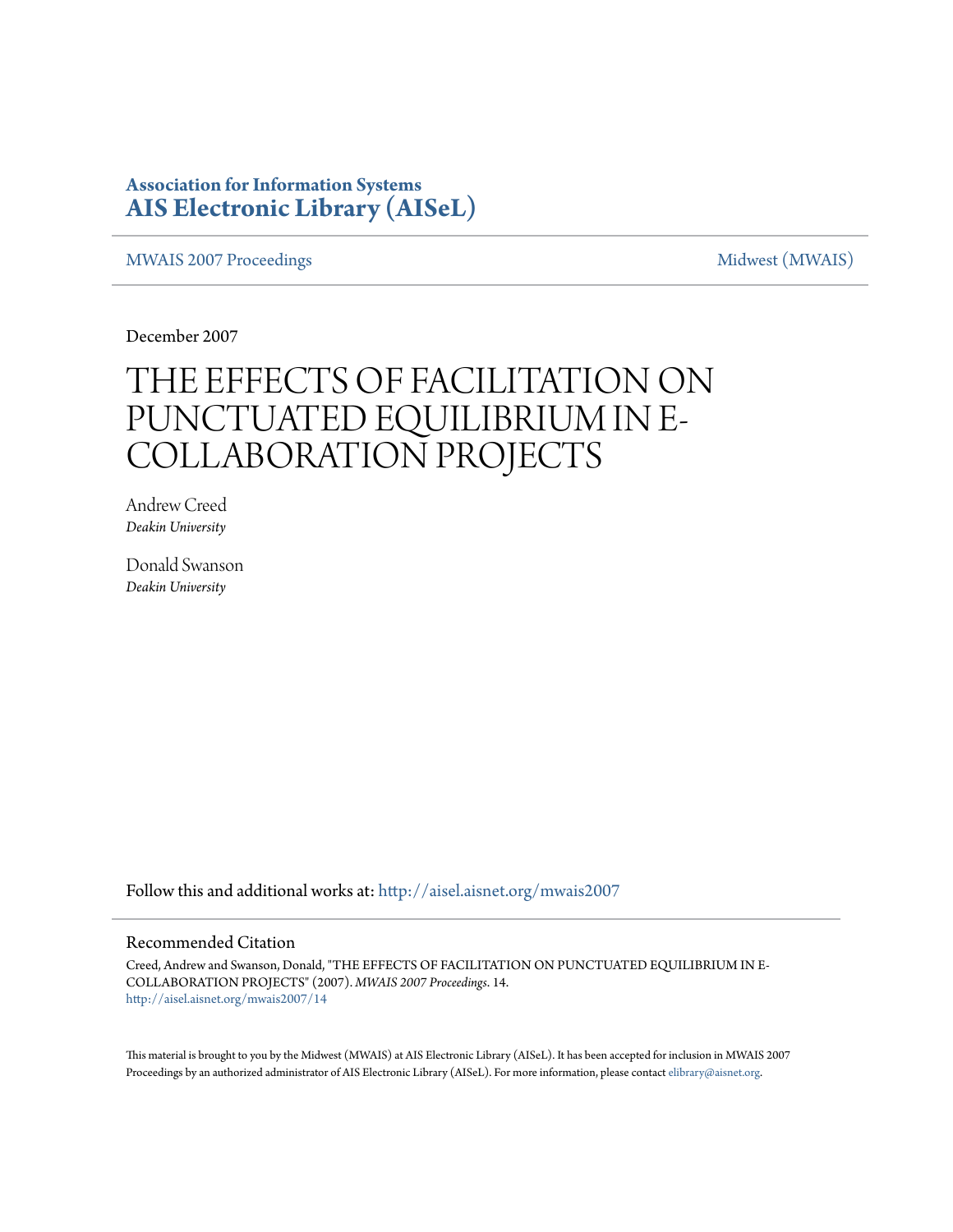## **THE EFFECTS OF FACILITATION ON PUNCTUATED EQUILIBRIUM IN E-COLLABORATION PROJECTS**

Andrew Creed **Donald Swanson** Deakin University Deakin University

andrew.creed@deakin.edu.au donald.swanson@deakin.edu.au

#### **ABSTRACT**

*Information technology has transformed the "heartland" of education around the world. Classrooms are global, students international, but traditional methods and their adjacent challenges persist or are exacerbated in online schoolhouses. There is reason to believe that team performance of online students completing team projects can be significantly improved by the active participation of a facilitator. What could explain such improvement? Given the communication barriers that learners can experience using e-learning technologies, the skill of a teacher at facilitating an understanding of e-collaboration and the prescient need to facilitate collaborative skills at all times is essential to a successful educational result. There may also be generational learning style issues to consider. One practical, proven tool is progress reporting. This paper reviews the literature and reflects on author experiences in the online education of Management students at universities in the United States and Australia to draw theoretical connections with communication, leadership, and punctuated equilibrium relevant to contemporary educational practice. The implications of effective facilitation of student teams for Management education and management of student performance are explored.* 

#### **KEYWORDS**

Facilitation, Management, Teamwork, E-Learning, Collaboration, Leadership, Transformation

#### **TEAMWORK AND COLLABORATION**

The punctuated equilibrium model of team work displays the natural performance lag teams experience during specific projects. Gersick (1991) transfers the work of natural scientists, Eldredge and Gould (1972), into an organisational context to show that teamwork does not occur as a gradual progression but as a series of stops and starts leading to skewed performance during the life of a task. While the model suggests that successful completion of team tasks can still occur on time despite punctuation, the negative consequences of sporadic effort can include rushing on the finishing touches and resultant quality control problems. This paper explores whether virtual teams that are effectively facilitated can lead to improved intra-team collaboration and earlier performance peaks which, therefore, regain the necessary time near the completion of a project to enhance the quality of outcomes. Further, whether facilitation of ecollaboration can help to overcome some natural barriers to interpersonal relationships, such as the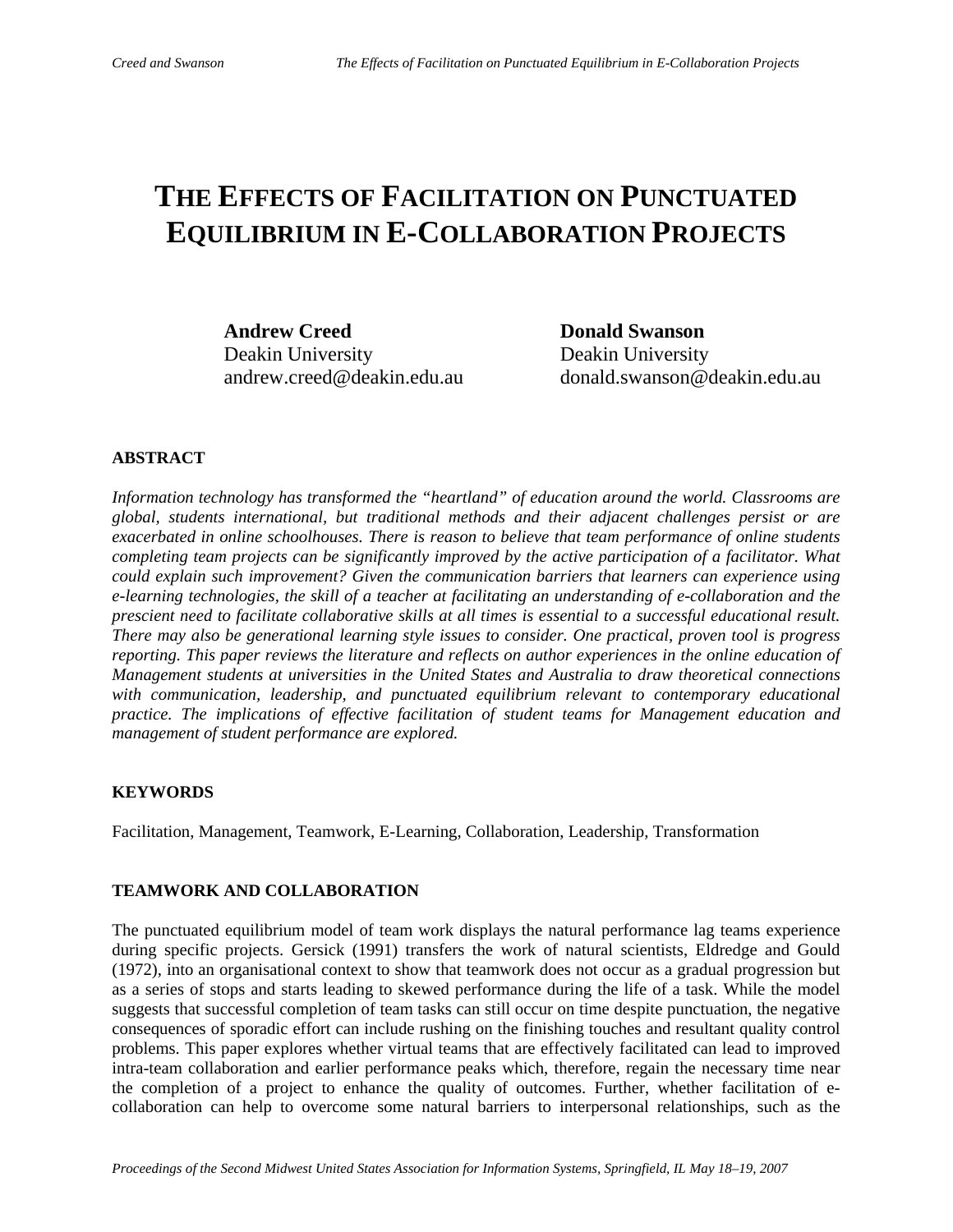absence of non-verbal cues, including body language and response times, which can lead to conflict unless proactively recognised, interpreted, and managed. The implications, especially in the context of Management education, are explored.

#### **TRANSFORMATION OF E-LEARNING AND COLLABORATION**

Comprehensive learning Management systems (LMS) such as WebCT Vista are one aspect of e-learning. Other applications experienced as background to this paper include voiceover internet protocol (VOIP) software, such as Elluminate Live and Macromedia Breeze, file compression and multimedia presentation software, such as I-Lecture and CaptureCam Pro, CD-ROM and web-based based learning objects, also telephone, SMS, and email. The latter few represent elements of the emerging "Web 2.0" platform, in which social interaction tools are merging with expanded processing and network power to enable richer mobile collaborations (Plaisted & Irvine, 2006). This aligns with pedagogical approaches in Management education which embrace e-learning in collaborative project work. One key outcome of Management education is the ability to function as a team member in order to produce high-quality work in a collaborative setting. The tools that functioning organisations use today for conducting daily business are mostly available for classroom education, and the best teachers are deploying the same tools in establishing assessment requirements for Management students.

There is a generational shift occurring at universities in Australia, the United States, and other developed nations. Digital natives (people raised in a high-speed, computerised, networked environment) are beginning to fill online classrooms and bringing with them a strong propensity for collaboration and teamwork, as well as increased levels of individuality and enterprise (Prensky 2001). Also called Generation Y or Millennials, among other labels (Buckingham 2006; Eisner 2005; Roberts 2006), this new generation is particular about the type of collaboration they prefer, especially upon entering an elearning experience. Research suggests a supported environment is important to them since they are accustomed to having networked support in a technological environment (Martin 2005; Jorgensen 2003). While peer support is part of this, we have found that experienced facilitation provides the input needed to keep generation Y on track, while also providing the "space" needed for their individualism to manifest in relative autonomy. The paradox exists of having students who seem to be self-directed and demanding of space to construct their own learning, but requiring assistance almost on demand, as well as no small dose of guidance on the life skills of time management and critical thinking.

#### **ROLE MODELLING: LEADER OR FACILITATOR?**

Our experience with student evaluations suggests Management students respond positively to a wellmanaged online unit. There is a kind of alignment to seeing good management in practice, even in a classroom setting. The suite of e-learning tools available for educational application is rapidly expanding and the opportunities for being an online learner are so ubiquitous as to be central even to the experience of traditionally enrolled on-campus students, and absolutely indispensable for non-traditional off-campus and continuing education students. The educator in the midst of this e-learning environment is faced with the choice to behave at times as a leader and at others as a facilitator, and the difference is embedded in degrees of collaboration.

Hansgren (1992) defines a facilitator as a "colleague" who works alongside the student. This aligns with leadership literature in some important ways which are relevant for our research into Management education for the purpose of practice informing pedagogy. Some traditional definitions of leadership incorporate notions that translate in Management education to a role of "the guide on the side," while others adhere to the role of "the sage on the stage." Drucker (1996), for instance, suggests that effective leaders are not preachers; they are doers. Kotter (1990 p.103) elaborates to contrast leadership as "coping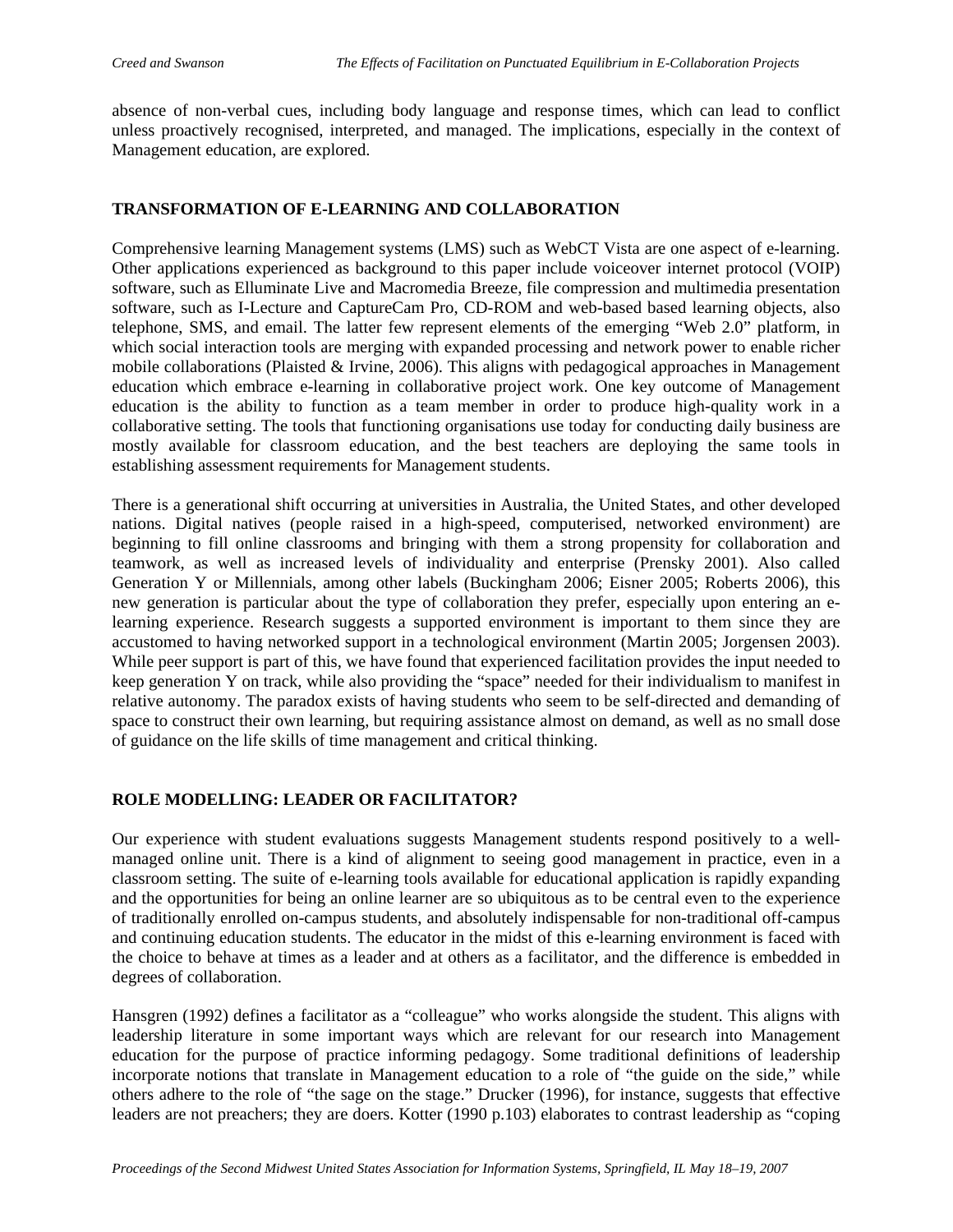with change," with management as "coping with complexity." We could argue that the latter aligns more with the notion of a facilitator. The task of guiding students along the way is sure to add complexity compared with simply invoking change as a figurehead. Our experience with online teams completing complex Management assignments is that the teacher is more of a guide or facilitator through the complex task rather than just an assessor of the finished task. By their second year, most tertiary students are comfortable with the rigours of academic task completion but can be daunted when a figurehead teacher dictates virtual team work. To prescribe e-collaboration from on high and do no more to help teams collaborate leaves room for avoidable performance problems. Facilitation by the teacher is necessary if extended periods of sporadic equilibrium are to be avoided.

#### **INTERVENTION TO ENHANCE INTEREST AND ENTHUSIASM**

A group of students languishing in a trough of punctuated equilibrium and separated by physical distance need motivation to engage with advanced e-collaboration technologies. Of course, internal motivation from the group would be ideal, but in the context of semester-limited assignment projects, such immediate initiative is not always guaranteed. If the goal of an educator is to assist students to pass the course, some strategic intervention by the facilitator is warranted. Creed, Zutshi, and Ross (2007) discuss, in the context of globalization, how relational issues become more central than peripheral, especially when functions are completed in virtual settings. Further, Vandenberg (1999) reminds us that human infants are hard-wired for relatedness. Even with such potential established, it remains the task of the Management educator to help make the social connections and release the relational genetics that can often lay dormant in the downward cycle of punctuated equilibrium. While personality differences will determine teaching style, usually, when facilitated connections are established, there is an improved performance as team members rise to the inherent human capability for collaboration.

One tool for reversing the downward cycle of punctuated equilibrium is the humble progress report. These authors note a remarkable and significant rise in student team activity and task progress when teams are required to submit a brief memo stating:

- 1. What the team has accomplished
- 2. What the team needs to accomplish
- 3. What the facilitator can do to assist

The communication imperative to respond to these three questions often establishes a "notional deadline" and stimulates the social connections causing reinvigoration of team effort. This aligns with research into reflective journals in higher education which show good correlation between tracking progress and achieving educational objectives (Woodward 1998; Uline, Wilson, & Cordry 2004; Thorpe 2004).

The issue of timeliness also emerges in other ways. Compounded by the fact that the new generation of Management students are accustomed to answers on demand, slow responses in asynchronous message systems can effectively raise the level of student frustration (Martin 2005). When facilitating an online collaboration, prompt feedback is important, in addition to well-timed intervention for motivation of performance ahead of potential punctuations in project work (Kienle & Ritterskamp 2007).

#### **ORGANISING LEARNING RESOURCES**

Cogent and imaginative approaches to facilitation extend to the organisation of learning resources. This is especially important for distance and continuing students who are reliant on e-learning technologies, since the absence of face-to-face context puts pressure on normal human methods of comprehension in social contexts. Well-organised learning resources assist the scaffolding process in learning, and the inverse also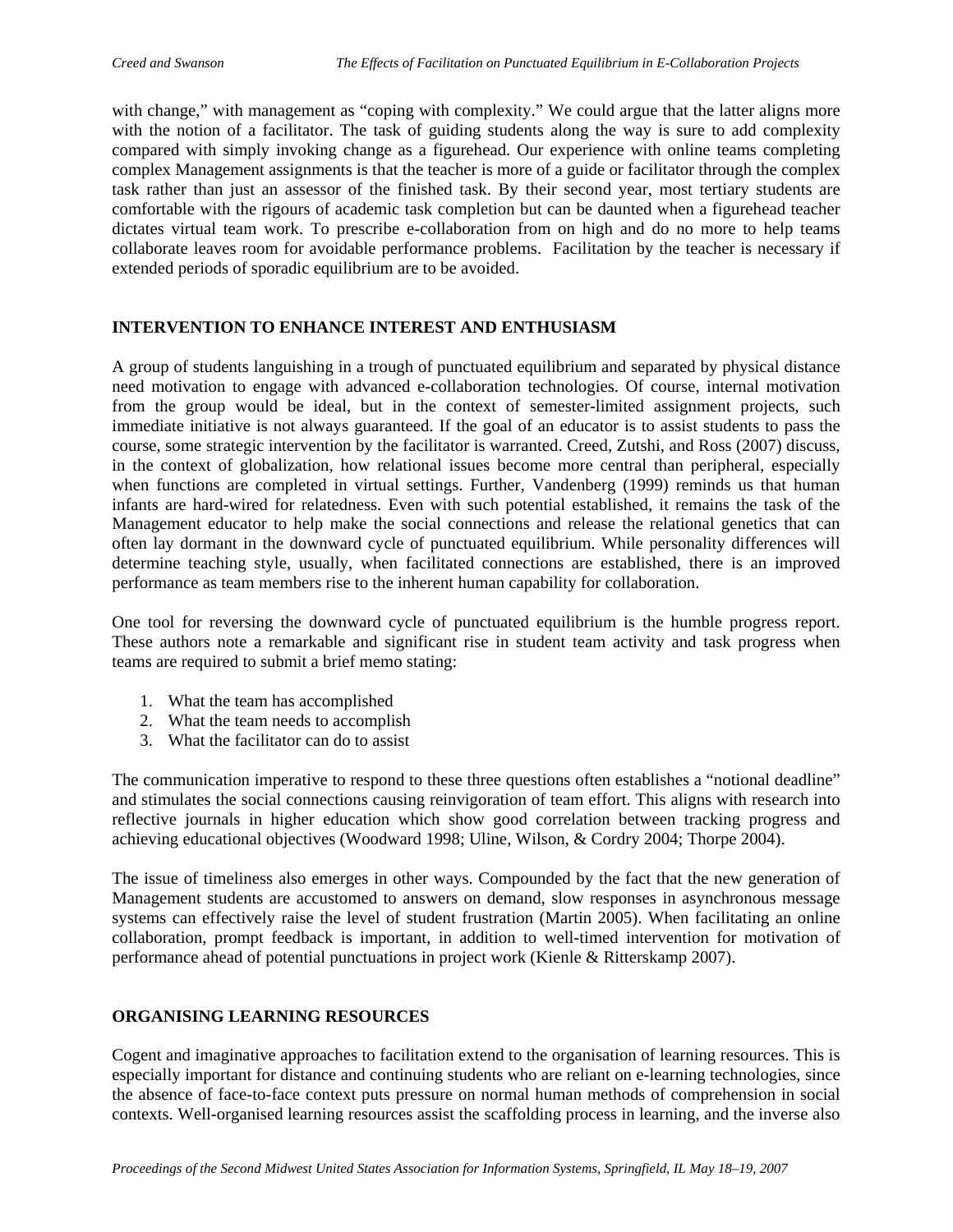applies (Pea 2004). The role of the facilitator extends to incorporating recent developments in the field into the unit. Demonstration of command over the subject matter of the course can be well-served in virtual learning environments since the hyperlinked nature of the Internet is founded within this concept. The challenge is in finding a balance between giving students all the links they need, versus teaching them how to search and discriminate within the sea of information that is available (Parnell & Carraher 2005). Online students can feel especially overwhelmed if set loose in too much information about an assigned task. On the other hand, to be too directed may lead to over reliance on the teacher as a provider of information rather than a facilitator of learning experiences.

#### **FACILITATING THE TRANSFORMATION**

Applying our observations of punctuated equilibrium in e-collaboration projects amongst Management students and correlating the literature in the field, we are able to recommend:

- 1. Greater awareness amongst Management education course designers of the punctuated equilibrium model of team work
- 2. More balance between constructing versus designing learning experiences in relation to virtual team work
- 3. Pursuit of professional development opportunities for educators who need to improve their facilitation skills with e-learning technologies and the pedagogical mind shift this requires.

#### **THE HEART OF THE MATTER**

Increasingly, evidence points to the fact that teamwork, virtual or otherwise, has joined the ranks of reading and writing as an essential skill for success in the modern workplace. With the extra layer of complexity inherent in online learning, it becomes clear that educators must understand the nature of leadership through facilitation and become facilitators when such a role is educationally optimal. We have identified a significant transformation in the learning style between generations of students and offered a definition and model of effective facilitation to assist these students in responding to the effects of punctuated equilibrium. We have described a feedback tool that has proven to be effective as a team motivator which reverses this cycle. We encourage online providers to transform the provision of their courses in the light of our findings and to expand this line of thought through articulation of their practical and theoretical insights as we all work to investigate and further improve the online learning environment.

#### **REFERENCES**

Buckingham, M. "Engaging Generation Y: An Interview with Marcus Buckingham," *ASTD*, August 2006, pp. 27– 30.

Creed, A., Zutshi, A., and Ross, J. "Relational Ethics, Global Business, and Information and Communications Technology: Interconnections Explored," *Paper accepted for Presentation at the 2007 IRMA International Conference*, Vancouver, May 19–23, 2007.

Drucker, P. "Not Enough Generals Were Killed," *Forbes* (157:7), 1996, p. 104.

- Eisner, S. "Managing Generation Y," *SAM Advanced Management Journal* (70:4), 2005, pp. 4–15.
- Eldredge, N., and Gould, S. "Punctuated Equilibria: An Alternative to Phyletic Gradualism," in *Models in*
- *Paleobiology*, T.J. Schopf (Ed.), Freeman, Cooper & Co., San Francisco,1972, pp. 82–115,
- Gersick, C. J. G. () "Revolutionary Change Theories: A Multi-Level Exploration of the Punctuated Equilibrium Paradigm," *Academy of Management Review* (16:1), 1991, pp. 10–36.

Hansgren, R. "The Difference Between a Facilitator and a Teacher," *Education* (102:3), 1982, pp. 247–249.

Jorgensen, B. "Baby Boomers, Generation X and Generation Y?," *Foresight* (5:4), 2003, pp. 41–49.